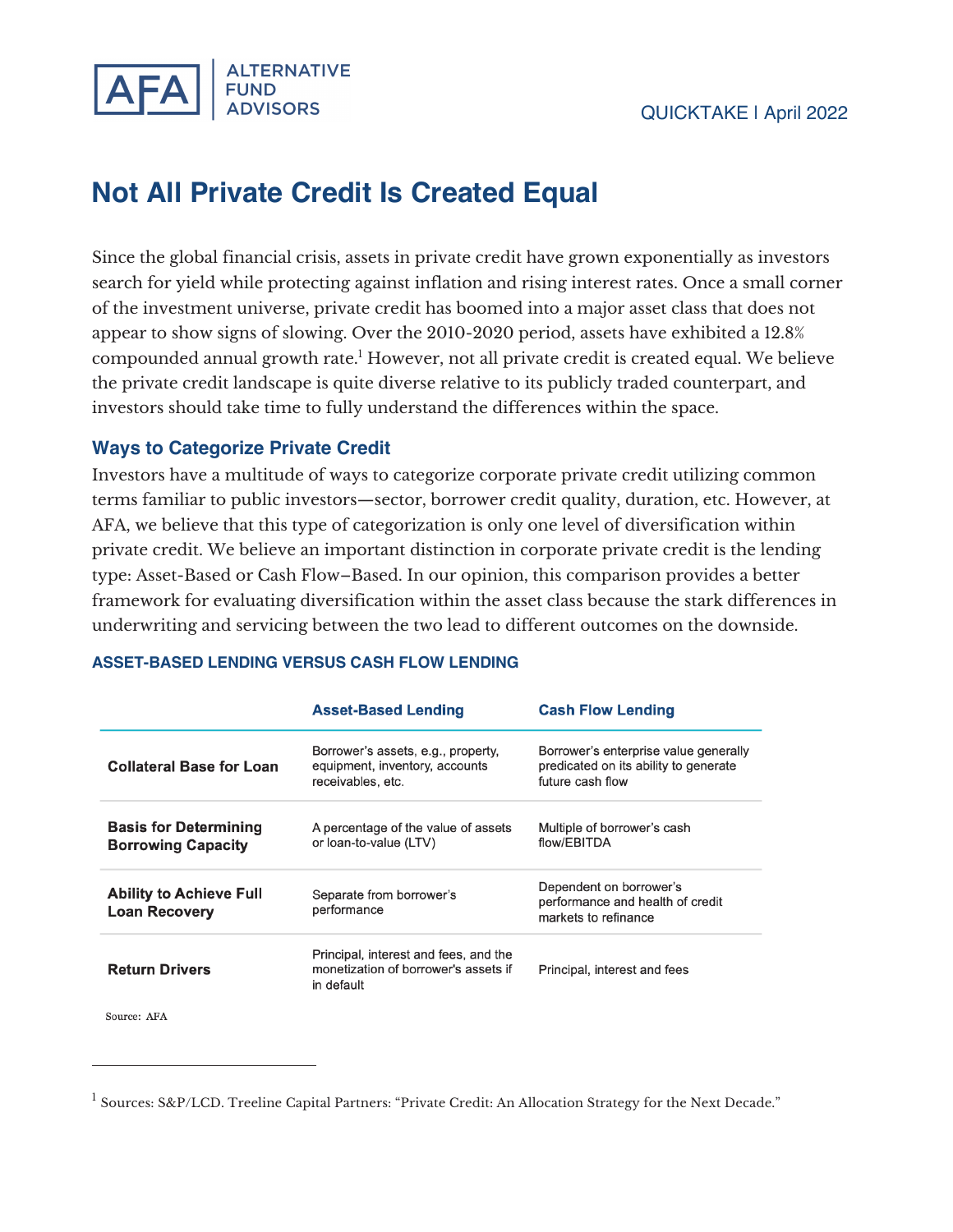Cash flow lending (CFL) uses a borrower's enterprise value as collateral and their cash flow to determine the loan amount and terms. These loans may or may not have covenants, which protect the lender to minimize losses when the borrower undergoes stress. Generally, though, in the case of a default, the lender must work with the borrower to recoup as much of the value of the company as possible, typically through long and complex bankruptcy proceedings.

Asset-based lending (ABL) uses specific borrower assets as collateral, such as property, inventory, and equipment, and the loan amount and terms are based on the value of that collateral. The lender will value the asset on a standalone basis and then advance a loan in an amount less than that value. These loans have covenants that give lenders the right to assume ownership of the collateral in the case of a default, drastically reducing the timeframe and uncertainty around recoveries.

So why do we at AFA view the private credit space through this ABL vs. CFL lens? Private credit is a great way to achieve strong returns, but just as importantly, an allocator needs to consider what their risk is, especially if there is little historical return data available for the asset. Looking under the hood at a loan structure provides a great lens for identifying the risks and return drivers. We believe ABL's strong protection via covenants, focus on asset value in the event of default, and ability to segregate the assets from the business during bankruptcy all bode well for the lending type in a downturn. Because of this, we believe ABL is the optimal choice for private credit investing when considering the level of returns per unit of risk.



## **Recovery Rates: Asset-Based Lending vs. Cash Flow Lending**

Sources: ABL Source: Fitch Ratings, Inc., Ultimate Recovery Rate Study, October 1, 2019. Other Recovery Rates per LCD Loss Stats.<br>Represents Average Discounted Recovery from 1987-2019.

So why doesn't every lender employ an ABL strategy? It is much more difficult to source loans in the ABL market, whereas the CFL market has a continual source of supply from the private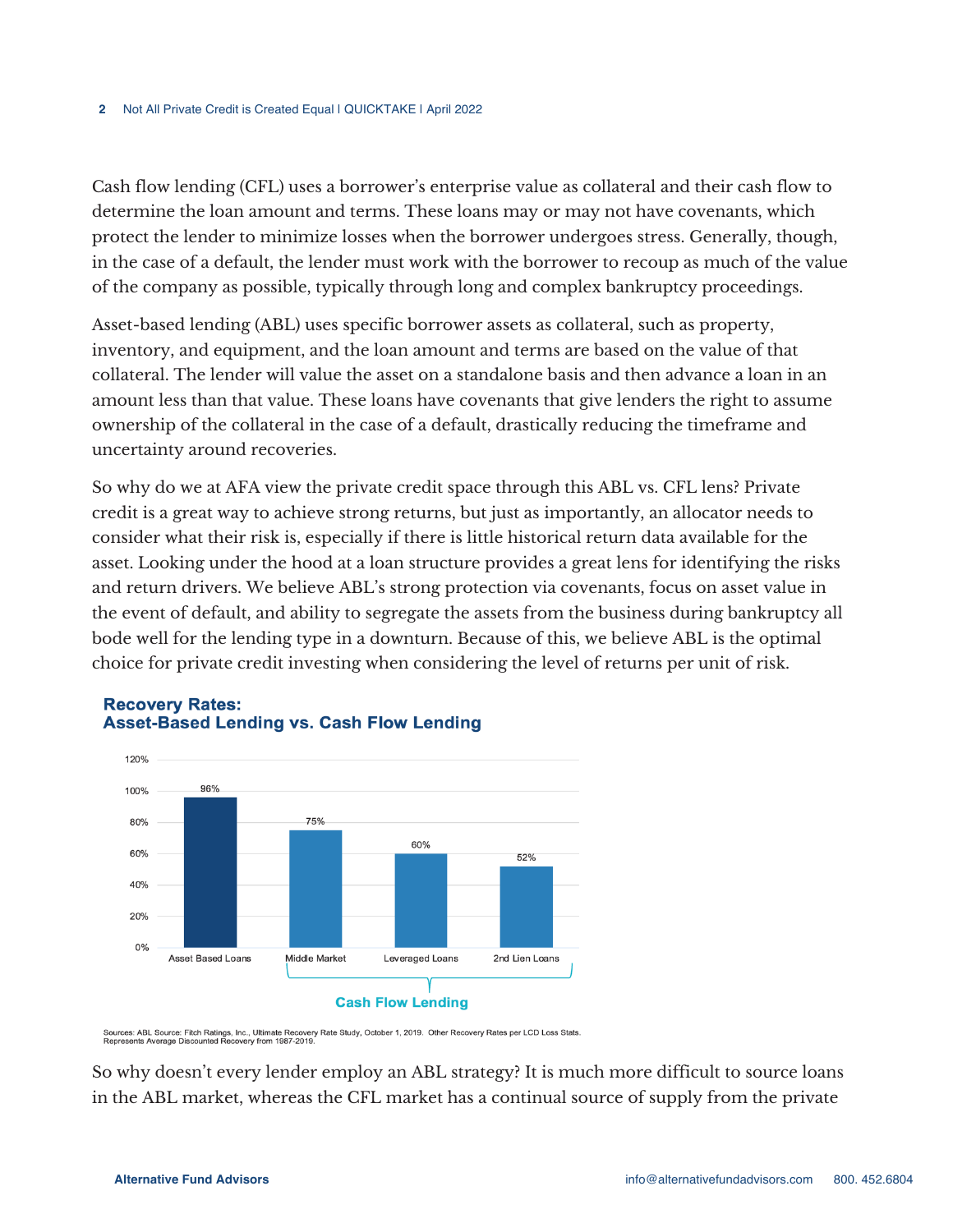equity market. ABL requires more monitoring bandwidth, as the lender must continually reevaluate the underlying asset to evaluate compliance with the covenants and perfection of the lien. Lastly, the underwriting process is often more difficult, since the loan terms and covenants must be tailored to the specific underlying asset rather than a cookie-cutter template.

|                                        | <b>Asset-Based</b><br>Loans | <b>Middle Market</b> | <b>Leveraged</b><br>Loans<br>1 <sup>st</sup> Lien | <b>Leveraged</b><br>Loans<br>2 <sup>nd</sup> Lien |
|----------------------------------------|-----------------------------|----------------------|---------------------------------------------------|---------------------------------------------------|
| <b>Yield to</b><br><b>Maturity</b>     | $6\% - 10\%$                | 6.09%                | 5.27%                                             | 8.65%                                             |
| <b>Closing Fees</b>                    | $1 - 3%$                    | $1 - 2%$             | $1 - 2%$                                          | $1 - 2%$                                          |
| Term                                   | $1.5 - 5.5$ Years           | 6.5 Year Avg.        | 6 Year Avg.                                       | 7.5 Year Avg.                                     |
| % of Loans<br>with<br><b>Covenants</b> | 100%                        | 45%                  | 14%                                               | 56%                                               |
|                                        |                             |                      | <b>Cash Flow Lending</b>                          |                                                   |

#### **Loan Features: Asset-Based Versus Cash Flow Lending**

Source: Callodine Commercial Finance paper ; Asset-Based Lending: An Overview June 2021 and S&P Global Market Intelligence LCD April 2020. Asset-Based Lending metrics according to Callodine Commercial Finance based on proprietary portfolio metrics and market observations. Leveraged Loans, Middle Market and 2nd Lien metrics represent averages for LTM issuance as of March 31, 2021 according to LCD. Leveraged Loans column represents 1st Lien transactions for Large Corporates, as defined by issuers with > \$50 million in EBITDA. Middle Market includes issuers with < \$50 million in EBITDA. EBITDA = Earnings Before Interest, Taxes, Depreciation & Amortization.  $LTM = Last 12 months.$ 

### **Closing Thoughts**

An allocator may still choose to allocate to a CFL strategy if they are confident with the lender's underwriting standards and the yield they are receiving. But as we know, the only "free" lunch in the investment business is diversification, so we would recommend pairing an ABL strategy with the CFL position. Since ABL provides similar yields as CFL, there may not be any give-up in those benefits. But, if defaults and bankruptcies were to rise, ABL might be a more stable position in that environment. There is also the opportunity for ABL investors to benefit from higher returns from a liquidation of collateral, which is not the case for CFL.

Thanks to the private credit markets, investors now have access to attractive yields with potentially lower interest rate and inflation risk. But, as investors start to allocate to the space,